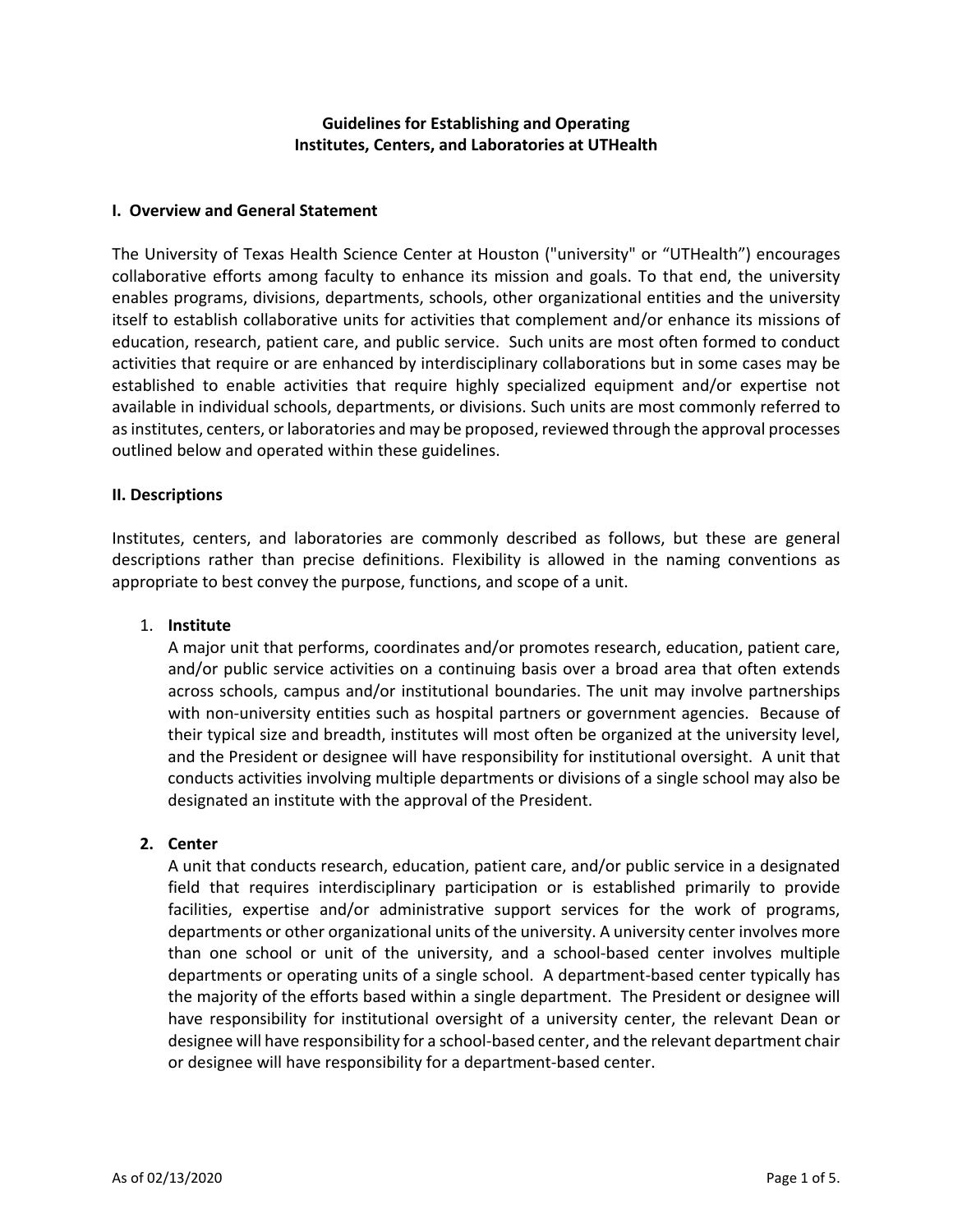# **3. Laboratory**

A unit that establishes and maintains facilities for research, education, patient care, and/or public service, often with the help of designated staff appointed in accordance with university policies. The President or designee will generally have responsibility for a laboratory that supports the work of faculty from multiple schools, and a Dean or designee will generally have responsibility for a laboratory that supports the work of faculty members primarily from a single school. The relevant department chair or designee will have responsibility for a laboratory that supports the work of faculty members primarily from a single department.

The Office of the Executive Vice President & Chief Academic Officer (EVP/CAO) has established separate guidelines for approval and operations of research service centers and traditional "Core Laboratories" that provide specialized research services to the university community (https://www.uth.edu/research/research-service-centers.htm).

The primary functions of university, school and department institutes, centers, and laboratories are to conduct and/or support UTHealth's primary missions of research, education, clinical care activities and public service, especially those that are interdisciplinary or highly specialized in nature. Additional functions may be:

- disseminating information through conferences, meetings, and other activities;
- providing intramural or extramural training opportunities and access to facilities for observers, visiting students, professional trainees and collaborators from other institutions and organizations as well as UTHealth faculty, students, and trainees; and
- obtaining extramural funds.

The designation of an institute, center, laboratory or other organizational or administrative unit at UTHealth will refer only to an entity devoted primarily to a non-profit activity engaging faculty, students, trainees, staff and colleagues in activities related to the missions of the university.

In all cases, institutes, centers, laboratories, and other organizational or administrative units at UTHealth are subject to all policies and procedures of the university and the Board of Regents of The University of Texas System and may be subject to reporting and auditing requirements.

Institutes, centers, and laboratories may not offer a degree or certificate program requiring Texas Higher Education Coordinating Board (THECB) approval unless included on the THECB's Inventory of Institutional Administrative Structures. Faculty members of these units may participate in teaching in THECB approved degree and/or certificate programs of UTHealth schools (see Section III.C. Faculty Membership below).

If an institute, center, or laboratory wishes to establish an advisory committee/council, the establishment must be in accordance with the Regents' *Rules and Regulations*, [Series 60302.](http://www.utsystem.edu/board-of-regents/rules/60302-advisory-councils-institution)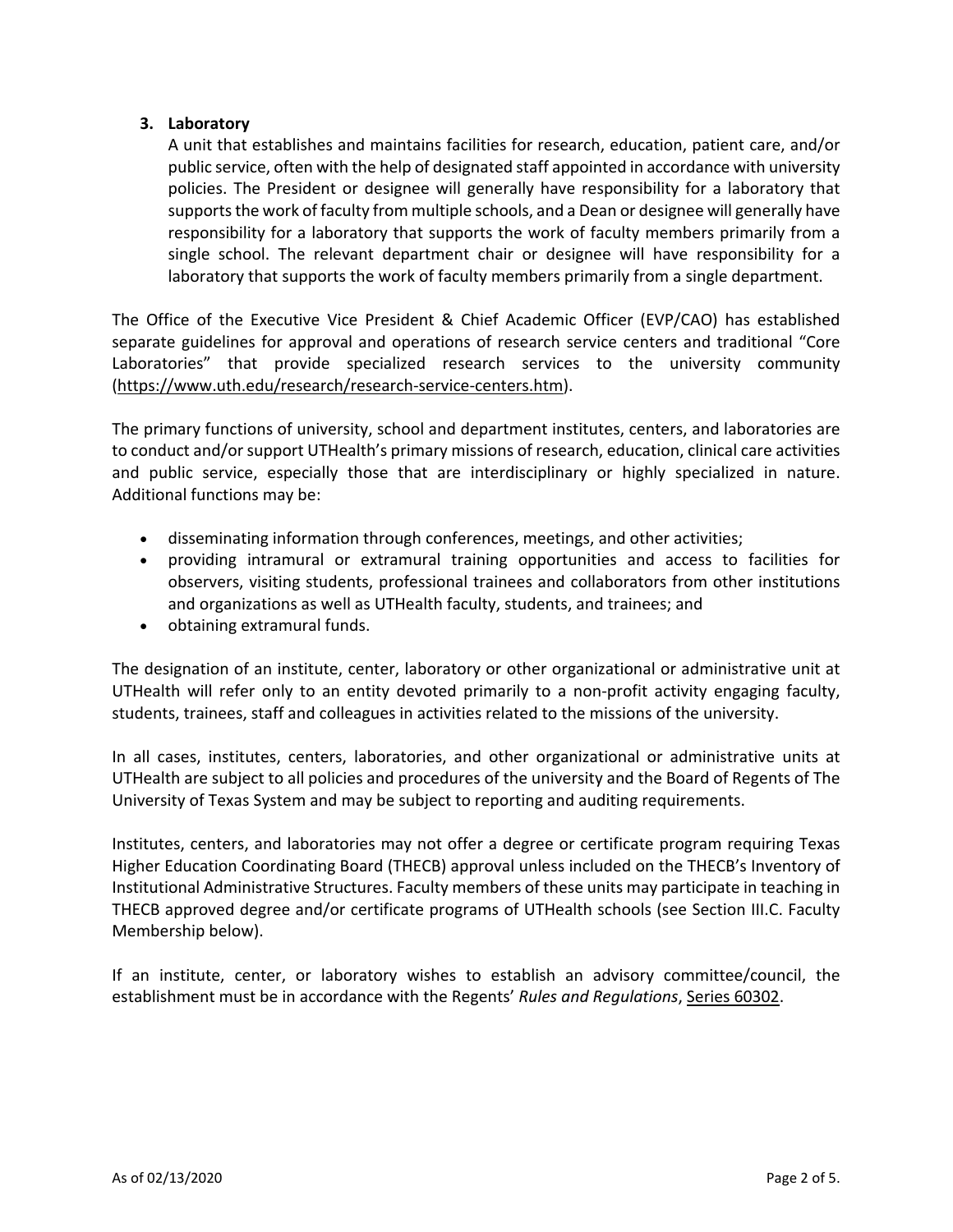### **III. Process and Procedures**

## **A. Establishment**

## **1. University Units**

Proposals for the establishment of a university institute, center, or laboratory (collectively referred to as "the unit") must be made by the President, the Executive Vice President/Chief Academic Officer (EVP/CAO) or a Dean. Applicants must seek preliminary approval from the President or EVP/CAO for the establishment of university units. Once preliminary approval is granted, a written proposal must be developed that includes the following information:

- a. The proposed name of the unit;
- b. The purpose of the unit and how it will support and/or enhance the mission and goals of the university;
- c. The organizational and governance structure for the proposed unit, including a list of the head/director and others with significant administrative and management responsibilities;
- d. A description of the initial and any anticipated future activities, programs, and functions of the unit;
- e. A description of space needs and the commitments for their provision;
- f. A proposed budget and source(s) of support for start-up funding, commitments and anticipated sources of support for ongoing support, and an assessment of the prospects for sustainable funding;
- g. Criteria and eligibility for faculty membership, the appointment process, expectations for participation and a statement specifying periodic review for continued appointment;
- h. A list of participating faculty members; and
- i. Any potential overlap or duplication of purposes and functions of the proposed unit with other university or school departments, divisions, or operating units.

Proposals shall be distributed by the EVP/CAO to the University Executive Council and other leadership groups as appropriate for comment. The sponsor may consider these comments for possible modifications of the initial proposal.

After comments and any revisions by the sponsor, the EVP/CAO will submit the final proposal to the University Executive Council for consideration and a recommendation to the President who will make the final decision. A list of all university institutes, centers, and laboratories shall be maintained on the Academics & Research at UTHealth website.

# **2. School Units**

Proposals for school-based centers or laboratories will be submitted to the Dean of the appropriate school and should include information comparable to that for university-based units in Section III.A.1 above, including how the proposed unit would support and/or enhance the mission and goals of the school as well as those of the university if applicable. Proposals will receive an initial review by the Dean to determine if they should be considered further.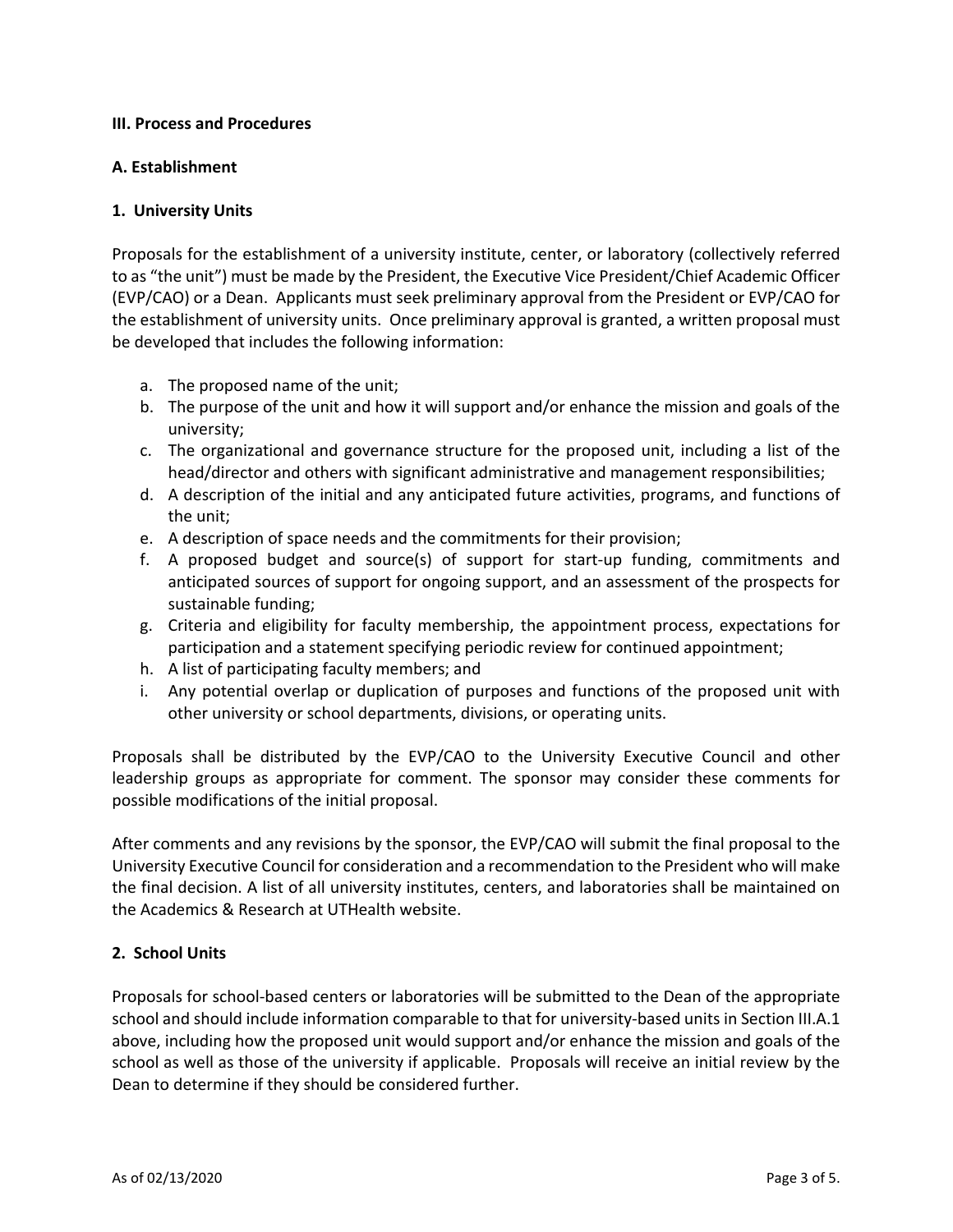Proposals approved for consideration by the Dean should be distributed for comment to appropriate departments and units within the School as determined by the Dean. The sponsor may consider these comments for possible modifications of the initial proposal.

Following the internal school-based review, the Dean shall make a final decision whether to approve the proposal. If approved, the Dean will provide a copy of the proposal to the EVP/CAO who will distribute it to the University Executive Council for comments, which the Dean may consider for possible modifications of the proposal.

## **3. Department Units**

Proposals for department-based centers or laboratories will be submitted to the relevant department chair or designee and should include information comparable to that for university-based units in Section III.A.1 above, including how the proposed unit would support and/or enhance the mission and goals of the department as well as those of the school and university if applicable. Proposals will receive an initial review by the department chair or designee to determine if they should be considered further.

Proposals approved for consideration by the department chair or designee should be distributed for comment as appropriate within the department as determined by the department chair or designee. The sponsor may consider these comments for possible modifications of the initial proposal.

Following the internal department-based review, the Dean shall make a final decision whether to approve the proposal. If approved, the Dean will provide a copy of the proposal to the EVP/CAO who will distribute it to the University Executive Council for comments, which the Dean may consider for possible modifications of the proposal.

#### **B. Naming, Branding, and Marketing**

All naming, logo design and marketing strategies for all institutes, centers, and laboratories (university-based, school-based and department-based) must be approved by the UTHealth Office of Public Affairs (713-500-3050).

Proposals to name an institute, center, or laboratory for an individual or non-university entity must comply with [HOOP Policy 65 Naming Policy.](http://www.uthouston.edu/hoop/policy.htm?id=1447978)

#### **C. Faculty Membership**

Prior to receiving an appointment in a university, school or department institute, center, or laboratory, a faculty member must have an academic appointment in a department of a UTHealth school.

Recommendations for initial faculty appointments, promotions, and tenure (if applicable) must originate from the department(s) in which the faculty appointment is being proposed or in which the current faculty member holds an academic appointment. Requests for appointments, promotions, and tenure shall follow established department, school, and university processes.